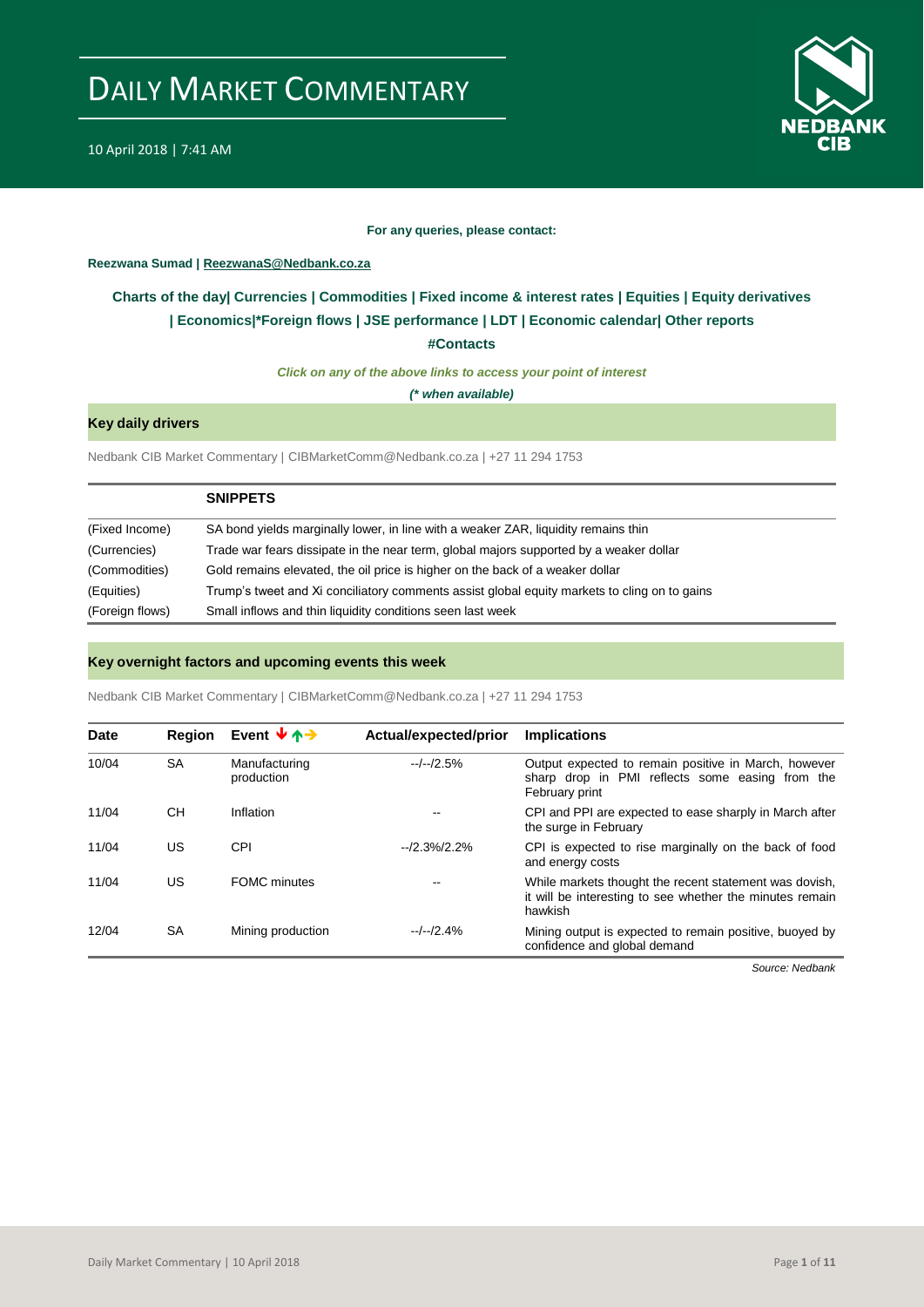

# <span id="page-1-0"></span>**Fixed income and interest rates [back to top](#page-0-0) back to top**

Bond flow sales |+2711 535 4021 | Corporate Money Markets | +2711 535 4007 | Business Bank Money Markets | +2711 535 4006

|                                 |            | Δ              | Δ                | Δ          | Δ        | <b>MTD</b> trend |
|---------------------------------|------------|----------------|------------------|------------|----------|------------------|
| <b>Bonds</b>                    | Last price | 1 <sub>d</sub> | <b>MTD</b>       | <b>YTD</b> | 12Month  |                  |
|                                 | %          | bps            | bps              | bps        | bps      |                  |
| R204-0.7 yrs                    | 6.77       | $-0.95$        | 9.35             | $-29.65$   | $-86.35$ | ⇑                |
| R208-3 yrs                      | 7.14       | $-0.00$        | 13.50            | $-41.90$   | $-81.70$ | 合                |
| R186-8.7 yrs                    | 8.07       | $-0.25$        | 8.65             | $-52.35$   | $-92.35$ | 合                |
| R2048-29.9 yrs                  | 8.97       | $-0.10$        | 11.90            | $-74.20$   | $-89.20$ | 合                |
| US 10 yr                        | 2.80       | 2.38           | 6.39             | 39.73      | 43.67    | 合                |
| <b>UK 10 yr</b>                 | 1.41       | 1.10           | 5.70             | 21.70      | 33.20    | 企                |
| German 10 yr                    | 0.50       | 0.70           | 0.70             | 7.70       | 27.60    | 企                |
| Japan 10 yr                     | 0.04       | $-0.40$        | $-1.30$          | $-1.20$    | $-2.30$  | ⊕                |
|                                 |            | Δ              | Δ                | Δ          | Δ        | <b>MTD</b> trend |
| <b>Money Market</b>             | Last price | 1 <sub>d</sub> | <b>MTD</b>       | <b>YTD</b> | 12Month  |                  |
|                                 | %          | bps            | bps              | bps        | bps      |                  |
| SA repo rate                    | 6.50       | 0.00           | 0.00             | $-25.00$   | $-50.00$ |                  |
| SA prime rate                   | 10.00      | 0.00           | 0.00             | $-25.00$   | $-50.00$ | ⇛                |
| SA CPI (MTD = previous month)   | 4.00       |                | $-40.00$         |            |          | ⊕                |
| SA 3m JIBAR                     | 6.90       | 0.00           | 3.30             | $-25.80$   | $-45.80$ | 企                |
| SA 3m NCD                       | 6.90       | 0.00           | 0.00             | $-25.00$   | $-42.50$ |                  |
| SA 6m NCD                       | 7.40       | 0.00           | 0.00             | $-20.00$   | $-60.00$ |                  |
| SA 12m NCD                      | 7.80       | 0.00           | 5.00             | $-10.00$   | $-72.50$ | 企                |
| US 3m LIBOR                     | 2.34       | $-0.02$        | 2.56             | 64.30      | 117.97   | ⇑                |
| UK 3m LIBOR                     | 0.76       | 0.65           | 5.14             | 24.21      | 42.47    | ⇑                |
| Japan 3m LIBOR                  | $-0.04$    | $-0.45$        | $-0.83$          | $-1.55$    | $-6.80$  | ⇩                |
| Source: Bloomberg & Nedbank CIB | Time       |                | 2018/04/10 07:32 |            |          |                  |

|                                  |            | Δ              | Δ          | Δ          | Δ        | <b>MTD</b> trend |
|----------------------------------|------------|----------------|------------|------------|----------|------------------|
| <b>FRAs and Swaps</b>            | Last price | 1 <sub>d</sub> | <b>MTD</b> | <b>YTD</b> | 12Month  |                  |
|                                  | %          | bps            | bps        | bps        | bps      |                  |
| 3X6 FRA                          | 6.85       | 0.50           | 3.00       | $-4.50$    | $-56.50$ | 企                |
| 6X9 FRA                          | 6.86       | 0.00           | 4.00       | 3.00       | 4.00     | 企                |
| 9X12 FRA                         | 6.75       | $-0.50$        | 3.00       | $-4.50$    | $-75.50$ | 企                |
| 18X21 FRA                        | 6.86       | 0.50           | 3.00       | $-12.50$   | $-76.50$ | ⇑                |
| SA 2yr Swap                      | 6.82       | 0.00           | 3.05       | $-10.95$   | $-69.07$ | 企                |
| SA 3yr Swap                      | 6.95       | 0.00           | 5.23       | $-10.27$   | $-67.57$ | 企                |
| SA 5yr Swap                      | 7.19       | $-1.25$        | 5.25       | $-14.25$   | $-68.25$ | 企                |
| SA 10yr Swap                     | 7.68       | $-1.00$        | 5.50       | $-25.00$   | $-64.50$ | 企                |
| SA 15yr Swap                     | 7.95       | $-1.00$        | 5.50       | $-21.00$   | $-55.50$ | 企                |
|                                  |            | Δ              | Δ          | Δ          | Δ        | <b>MTD</b> trend |
| <b>Spreads</b>                   | Last price | 1d             | <b>MTD</b> | <b>YTD</b> | 12Month  |                  |
|                                  |            |                |            |            |          |                  |
|                                  | %          | bps            | bps        | bps        | bps      |                  |
| 2v10v                            | $-0.85$    | 1.00           | $-2.45$    | 14.05      | $-4.57$  | ⊕                |
| 3v10v                            | $-0.73$    | 1.00           | $-0.27$    | 14.73      | $-3.07$  | ⊕                |
| R186-R204                        | 1.30       | 0.70           | $-0.70$    | $-22.70$   | $-6.00$  | ⊕                |
| R2048-R186                       | 0.91       | 0.15           | 3.25       | $-21.85$   | 3.15     | ⇑                |
| 5y-R186                          | $-0.88$    | $-1.00$        | $-3.40$    | 38.10      | 24.10    | ⊕                |
| 10y-R186                         | $-0.39$    | $-0.75$        | $-3.15$    | 27.35      | 27.85    | ⊕                |
| 15y-R186                         | $-0.12$    | $-0.75$        | $-3.15$    | 31.35      | 36.85    | ⊕                |
| SA 5yr CDS spread - basis points | 157.40     | $-1.43$        | 5.33       | 0.45       | $-33.62$ | 合                |

#### **US 10 year yield**

#### **SA 10 year yield**



*Source: Bloomberg, Nedbank*

*Source: Bloomberg, Nedbank*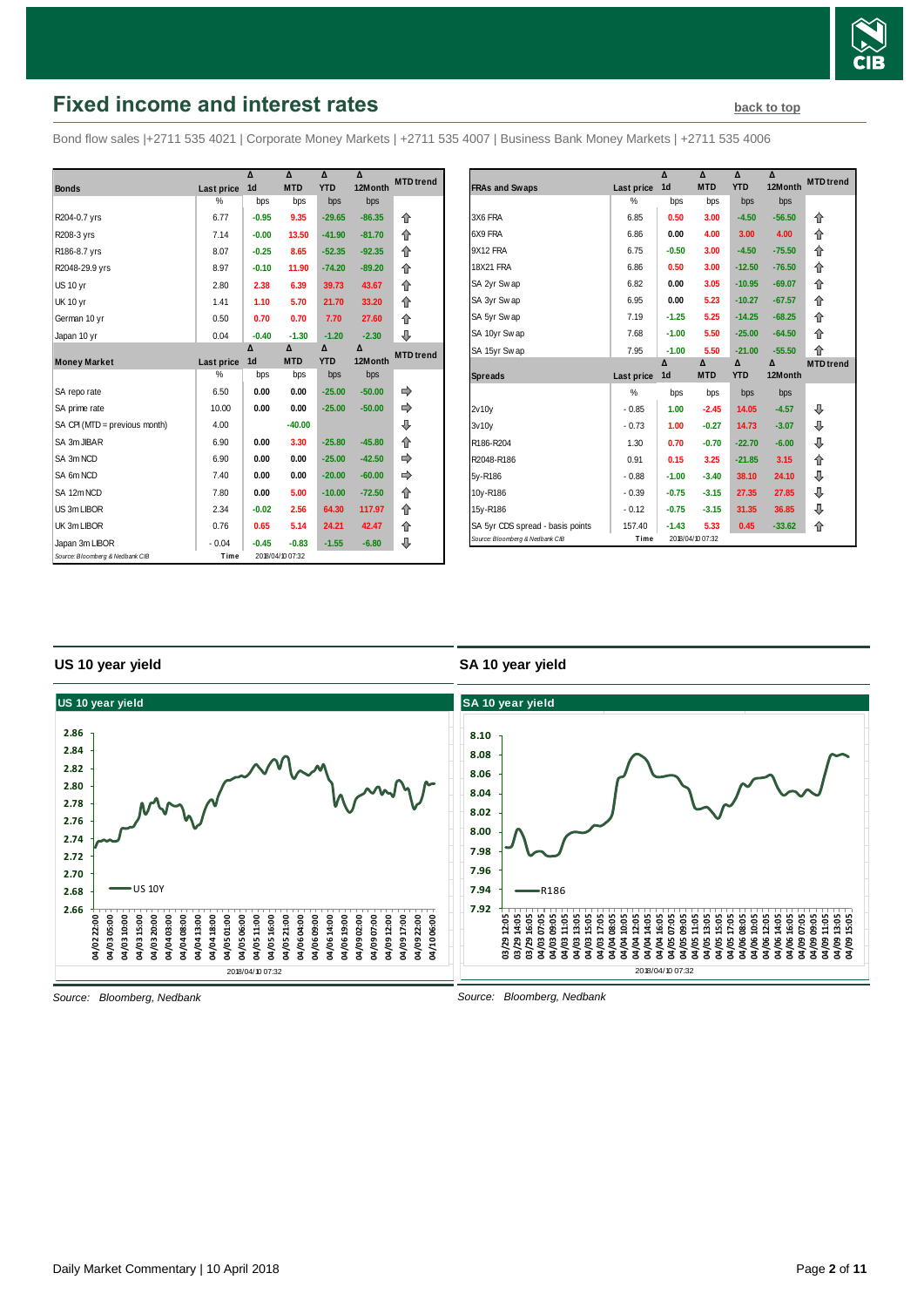

### <span id="page-2-0"></span>**Currencies [back to top](#page-0-0)**

Business Banking FX | +27 11 535 4003 | Corporate FX | +2711 535 4002 | Institutional FX | +2711 535 4005

- The new week opened with the rand trading marginally below the 12.0000 level, however steady demand for dollars saw the local unit trade steadily weaker throughout the session , to top out at 12.1575, recovering marginally into the close to trade at 12.0875 , the demand for dollars not confined to the rand , emerging markets across the board under pressure initially. In the overnight session the dollar has lost some ground, the rand currently trading at 12.0500, EURZAR trading at 14.8405 and GBPZAR at 17.0365.
- On the international front a relatively sedate session , the euro trading marginally firmer against the dollar for most of the day , after opening at 1.2282 it traded to a high of 1.2328 , after a quiet overnight session, EURUSD currently trading at 1.2315.Gold has held steady , trading basically unchanged on the day , this morning trading at 1333.10.
- Data releases scheduled for today, locally we have manufacturing production, from Europe we have French industrial and manufacturing production and various from the ECB are scheduled to speak, from the U.S we have PPI, wholesale inventories and the FED's Bostic to speak.
- The on-going scenario regarding trade wars had emerging markets on the back foot yesterday , as per the above, this morning risk assets have found support and the Chinese president Xi Jinping suggested a more conciliatory tone in this scenario.
- Possible trading range in the rand today 11.9000 to 12.1500

| <b>Majors</b>                   | Last price | $\% \Delta$<br>$-1d$ | $\%$ $\Delta$<br><b>MTD</b> | $\% \Delta$<br><b>YTD</b> | $\%$ $\Delta$<br>12Month | <b>MTD</b> trend | <b>USD</b> trend |
|---------------------------------|------------|----------------------|-----------------------------|---------------------------|--------------------------|------------------|------------------|
| <b>GBPUSD</b>                   | 1.41       | $-0.04$              | 0.82                        | 4.57                      | 13.77                    | ♠                | USD weakness     |
| <b>FURUSD</b>                   | 1.23       | $-0.06$              | $-0.11$                     | 2.55                      | 16.14                    | ⊕                | USD strength     |
| <b>USDJPY</b>                   | 107.14     | 0.19                 | 0.80                        | 5.18                      | $-3.57$                  | ♠                | USD strength     |
| <b>USDAUD</b>                   | 1.29       | $-0.32$              | $-0.58$                     | 0.98                      | $-2.98$                  | ⇩                | USD weakness     |
| <b>Rand crosses</b>             | Last price | $\% \Delta$<br>$-1d$ | $\%$ $\Delta$<br><b>MTD</b> | $\% \Delta$<br><b>YTD</b> | $\%$ $\Delta$<br>12Month | <b>MTD</b> trend | <b>ZAR</b> trend |
| <b>USDZAR</b>                   | 12.05      | $-0.28$              | 1.70                        | $-2.80$                   | $-15.47$                 | ♠                | ZAR weakness     |
| GBPZAR                          | 17.02      | $-0.32$              | 2.48                        | 1.75                      | $-1.48$                  | ♠                | ZAR weakness     |
| <b>EURZAR</b>                   | 14.83      | $-0.35$              | 1.56                        | $-0.17$                   | 0.57                     | ₳                | ZAR weakness     |
| <b>AUDZAR</b>                   | 9.31       | 0.03                 | 2.36                        | $-3.78$                   | $-12.03$                 | ↟                | ZAR weakness     |
| ZARJPY                          | 8.89       | 0.46                 | $-0.91$                     | $-1.52$                   | 10.29                    | ⇩                | ZAR weakness     |
| <b>African FX</b>               | Last price | $\% \Delta$<br>$-1d$ | $\% \Delta$<br><b>MTD</b>   | $\% \Delta$<br><b>YTD</b> | $\%$ $\Delta$<br>12Month | <b>MTD</b> trend | <b>ZAR</b> trend |
| ZARMWK (Malaw ian kw acha)      | 60.25      | 0.27                 | $-1.86$                     | 2.75                      | 13.48                    | ⊕                | ZAR weakness     |
| ZARBWP (Botsw ana pula)         | 0.80       | 0.19                 | $-1.09$                     | 0.87                      | 3.90                     | ⇩                | ZAR weakness     |
| ZARKES (Kenyan shilling)        | 8.38       | 0.27                 | $-1.64$                     | 0.54                      | 11.33                    | ₽                | ZAR weakness     |
| ZARMUR (Mauritian rupee)        | 2.80       | 0.30                 | $-0.64$                     | 2.54                      | 9.33                     | ⇩                | ZAR weakness     |
| ZARNGN (Nigerian naira)         | 29.84      | 0.28                 | $-2.03$                     | 2.64                      | 24.48                    | ⇩                | ZAR weakness     |
| ZARGHS (Ghanian cedi)           | 0.37       | 0.30                 | $-1.19$                     | 0.95                      | 17.48                    | ⇩                | ZAR weakness     |
| ZARZMW (Zambian kw acha)        | 0.78       | 0.60                 | $-5.01$                     | $-2.38$                   | 13.27                    | ₽                | ZAR weakness     |
| ZARMZN (Mozambican metical)     | 5.06       | 0.61                 | $-3.77$                     | 6.52                      | 5.79                     | ⇩                | ZAR weakness     |
| Source: Bloomberg & Nedbank CIB | Time       |                      | 2018/04/10 07:32            |                           |                          |                  |                  |

*\*Please note that the sign on the % change reflects the change on the headline number. The narrative indicates the trend direction over the month. For trade in any of these currencies, contact our FX dealing desks*

# **USDZAR**



*Source: Bloomberg, Nedbank*

**EUR/USD**



*Source: Bloomberg, Nedbank*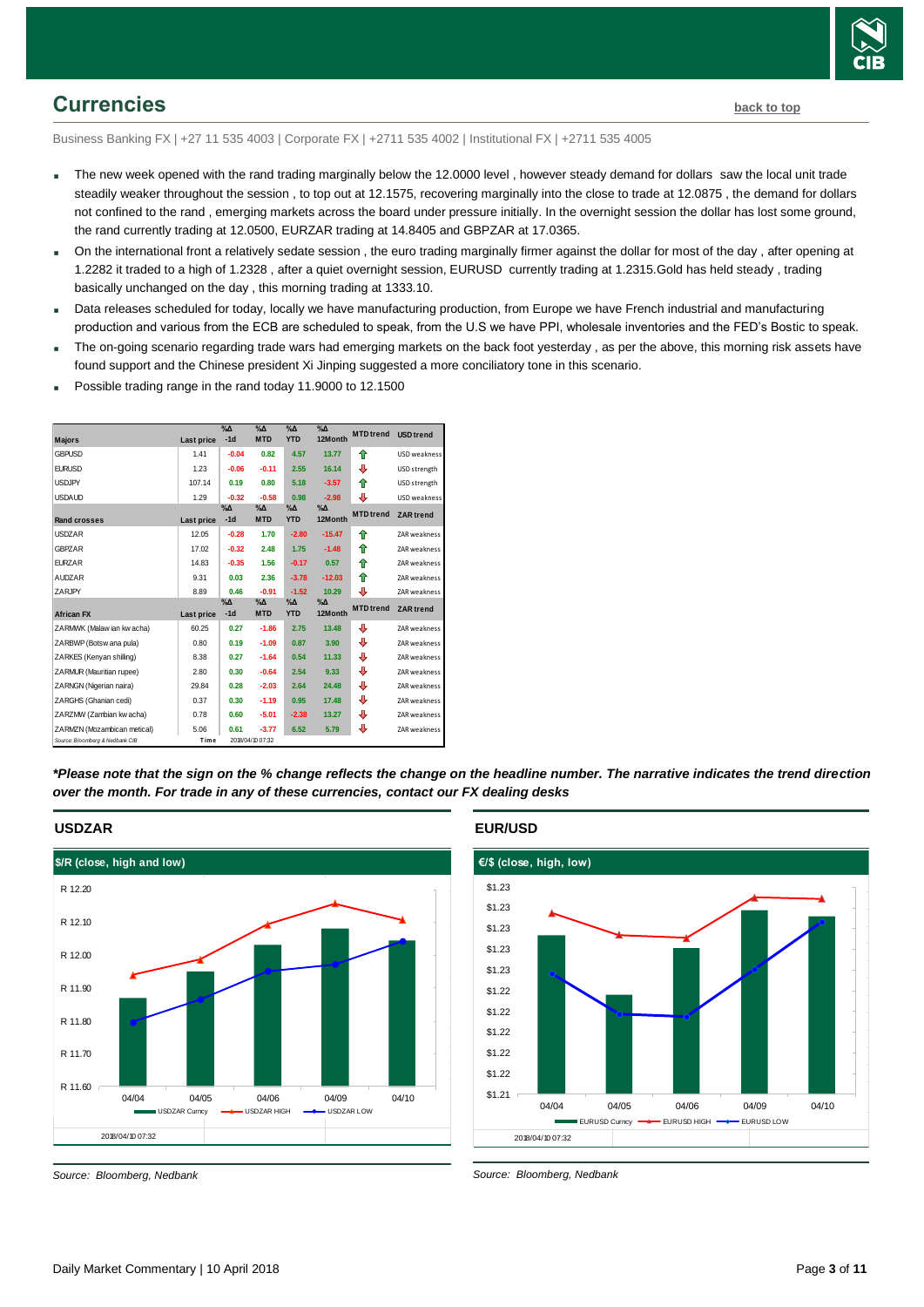

### <span id="page-3-0"></span>**Commodities [back to top](#page-0-0)**

Nedbank CIB Market Commentary | CIBMarketComm@Nedbank.co.za | +27 11 294 1753| +27 11 535 4038

- Oil advanced toward \$64 a barrel, rallying with global risk assets after Chinese President Xi Jinping struck a conciliatory tone.
- Gold erased early gains, trading lower after Chinese President Xi promised to lower import tariffs on certain products, helping soothe fears over an escalating trade row. Bullion for immediate delivery -0.19% at \$1,333.85/oz, Silver +0.1 at \$16.5084, Platinum +0.1% to \$933.55/oz, Palladium +0.4% at \$934.60/oz.
- Aluminium added to its biggest two-day gain in more than six years on fears of global supply disruptions after United Co. Rusal was hit by U.S. sanctions. Shares of the world's second-biggest producer were volatile after losing half their value on Monday.

#### Source: Bloomberg

| <b>Commodities</b>              | Last price | $\%$ $\Delta$<br>$-1d$ | $\% \Delta$<br><b>MTD</b> | $\% \Delta$<br><b>YTD</b> | $\% \Delta$<br>12Month | <b>MTD</b> trend |
|---------------------------------|------------|------------------------|---------------------------|---------------------------|------------------------|------------------|
| Brent near future (\$)          | 69.02      | 0.54                   | $-1.78$                   | 3.22                      | 23.29                  | J                |
| WTI crude (\$)                  | 63.80      | 0.60                   | $-1.76$                   | 5.59                      | 20.20                  | ⇩                |
| Gold spot (\$)                  | 1 331.82   | $-0.26$                | 0.48                      | 2.23                      | 6.24                   |                  |
| Platinum spot (\$)              | 934.58     | $-0.16$                | 0.27                      | 0.68                      | $-0.46$                | ⇑                |
| SA w hite maize spot (R)        | 1995.00    | 1.22                   | 4.29                      | 5.00                      | $-2.40$                |                  |
| Source: Bloomberg & Nedbank CIB | Time       |                        | 2018/04/10 07:32          |                           |                        |                  |

#### **SA white maize**



*Source: Bloomberg, Nedbank*



#### *Source: Bloomberg, Nedbank*

**Platinum vs Gold**

**Brent Crude vs West Texas Intermediate**



*Source: Bloomberg, Nedbank*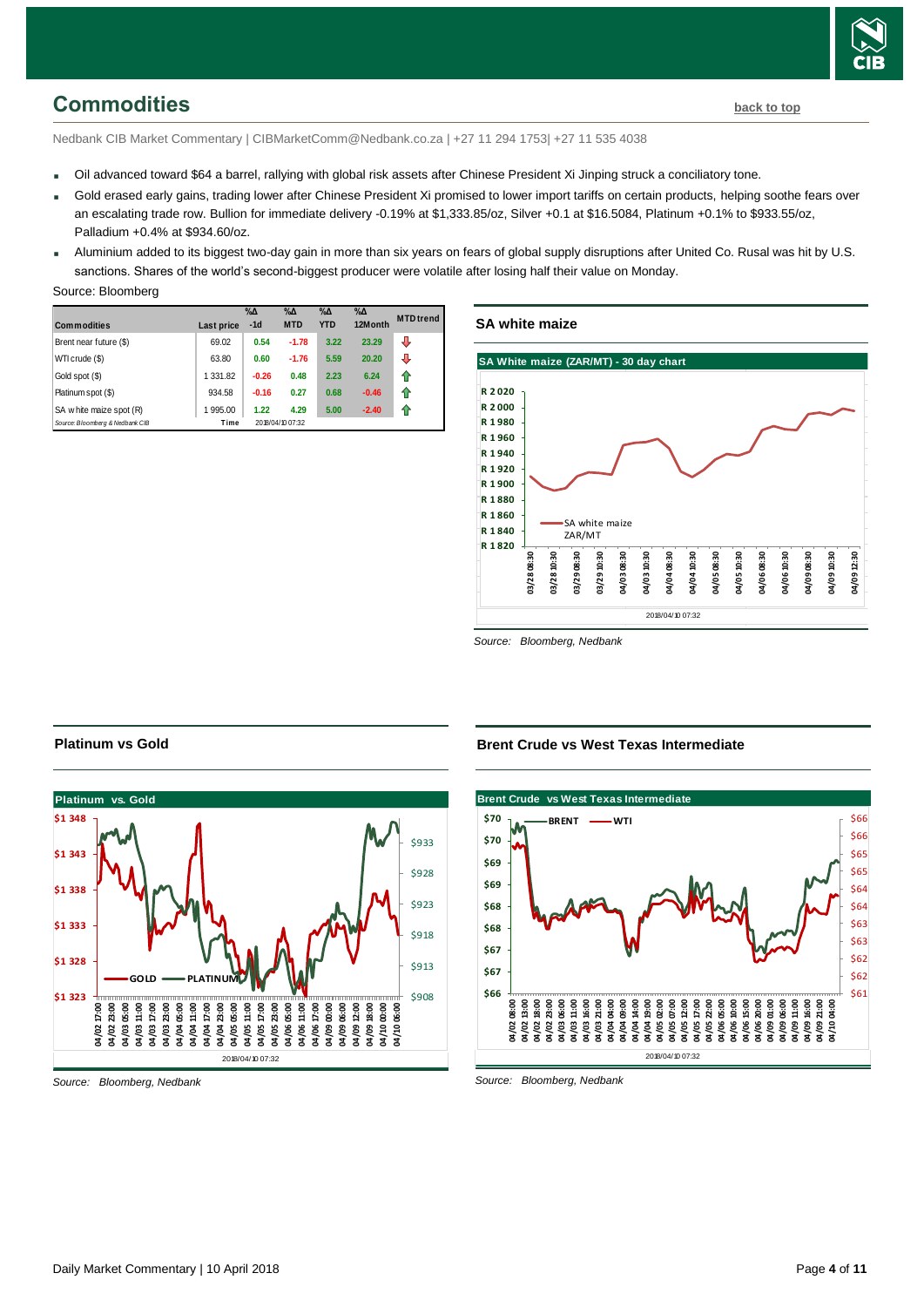

### <span id="page-4-0"></span>**Equities [back to top](#page-0-0)**

Cash equities | +2711 535 4030/31

#### **South Africa**

- The Top40 swung between gains and losses before closing up +0.5% in a quiet and choppy trading session. (Resi -0.04%, Fini +0.2% & Indi +0.7%)
- The rand weakened significantly and boosted rand hedges like BidCorp soaring +4% and with Richemont rallying +2%.
- The stable (RES, FFB, NRP & GRP) climbed between +6% and +8% benefitting from Friday's announcement of the crossholding between RES and FFB being unwound.
- The value traded was R21.3 billion and the rand was trading around 12.09 to the US dollar at the close.

#### **UK/Europe**

- After a strong start on easing trade war fears, European markets retracted and fluctuated between gains and losses before closing with modest gains. The Dax climbed +0.2%, the FTSE rose +0.15% and the Cac added +0.1%.
- For April, the Eurozone investor confidence notably decreased affected by the potential trade war between China and the US.
- In company news, Sulzer and Oerlikon plummeted -16% and -8% respectively as their Russian parent Viktor Vekselberg was included in sanctioned companies by the US.

#### **USA**

- The major US indexes couldn't hold on to initial gains and closed marginally in positive territory.
- Bargain hunting following Friday's pullback and a tweet by Trump suggesting that negotiations will yield positive results for both countries caused the initial rally. The Nasdaq advanced by +0.5%, the S&P500 gained +0.3% and the Dow rose +0.2%.
- The pullback was sparked by a New York Times report that the FBI had raided president Trump's personal lawyer, Michael Cohen's office.

#### **Asia**

- Asian markets are trading mostly in positive territory taking the lead from Wall Street last night, the MSCI Asia Pacific ex-Japan is up +0.5%.
- The region is digesting China's president Xi Jinping's comments at the Boao forum where he spoke about opening up China economy.
- The Japanese Nikkei is up +0.6% and the Australian SSX200 is up +0.8%.
- Tencent is currently trading up +1.4% in Hong Kong this morning.

| <b>Developed Markets</b>        | Last price | $\%$ $\Delta$<br>$-1d$ | $\sqrt[9]{6\Lambda}$<br><b>MTD</b> | $\%$ $\Delta$<br><b>YTD</b> | $\%$ $\Delta$<br>12Month | 2017<br>Performance<br>% | <b>MTD</b> trend |
|---------------------------------|------------|------------------------|------------------------------------|-----------------------------|--------------------------|--------------------------|------------------|
| Dow Jones                       | 23 979.10  | 0.19                   | $-0.51$                            | $-2.99$                     | 16.08                    | 24.33                    | ⇩                |
| Nasdag                          | 6 950.34   | 0.51                   | $-1.60$                            | 0.68                        | 18.18                    | 27.16                    | J                |
| S&P 500                         | 2613.16    | 0.33                   | $-1.05$                            | $-2.26$                     | 10.86                    | 18.42                    | J                |
| DJ Eurostoxx 50                 | 3414.85    | 0.20                   | 1.59                               | $-2.54$                     | $-1.88$                  | 5.70                     | ⇑                |
| DAX                             | 12 261.75  | 0.17                   | 1.36                               | $-5.08$                     | 0.50                     | 11.51                    | ⇑                |
| CAC                             | 5 263.39   | 0.10                   | 1.86                               | $-0.93$                     | 3.05                     | 8.43                     | ⇑                |
| <b>FTSE</b>                     | 7 194.75   | 0.15                   | 1.96                               | $-6.41$                     | $-2.10$                  | 7.10                     | ⇑                |
| ASX200                          | 5853.80    | 0.78                   | 1.64                               | $-3.48$                     | $-1.00$                  | 6.42                     | ⇑                |
| Nikkei 225                      | 21 782.39  | 0.48                   | 1.53                               | $-4.32$                     | 15.88                    | 16.18                    | ⇑                |
| <b>MSCI World</b>               | 2061.19    | 0.41                   | $-0.27$                            | $-2.01$                     | 11.61                    | 19.65                    | ⇩                |
| <b>Emerging Markets</b>         | Last price | $\%$ $\Delta$<br>$-1d$ | $\% \Delta$<br><b>MTD</b>          | $\% \Delta$<br><b>YTD</b>   | $\% \Delta$<br>12Month   | 2017<br>Performance<br>% | <b>MTD</b> trend |
| Hang Seng                       | 30 620.52  | 1.29                   | 1.75                               | 2.34                        | 26.21                    | 35.19                    | ⇑                |
| Shanghai                        | 3 157.43   | 0.61                   | $-0.36$                            | $-4.53$                     | $-3.42$                  | 5.46                     | ⇩                |
| Brazil Bovespa                  | 83 307.23  | $-1.78$                | $-2.41$                            | 9.04                        | 28.86                    | 28.22                    | ⇩                |
| India - NSE                     | 33 890.18  | 0.30                   | 2.80                               | $-0.49$                     | 14.59                    | 27.91                    | ⇑                |
| Russia Micex                    | 2 090.88   | $-8.34$                | $-7.93$                            | $-0.89$                     | 6.07                     | $-7.69$                  | ⇩                |
| <b>MSCI</b> Emerging            | 1 163.07   | 0.09                   | $-0.67$                            | 0.40                        | 21.41                    | 34.35                    | ⇩                |
| <b>SA Indices</b>               | Last price | $\%$ $\Delta$<br>$-1d$ | $\%$ $\Delta$<br><b>MTD</b>        | $\%$ $\Delta$<br><b>YTD</b> | $\%$ $\Delta$<br>12Month | 2017<br>Performance      | <b>MTD</b> trend |
| <b>JSE All Share</b>            | 56 091.56  | 0.38                   | 1.11                               | $-5.74$                     | 5.55                     | %<br>17.47               | ⇑                |
| Top 40                          | 49 391.36  | 0.51                   | 1.22                               | $-5.98$                     | 6.40                     | 19.66                    | ♠                |
| Resi 10                         | 34 915.75  | $-0.04$                | 0.60                               | $-3.79$                     | 0.57                     | 13.03                    | ⇑                |
| Indi 25                         | 73 391.93  | 0.73                   | 2.25                               | $-7.20$                     | 4.87                     | 23.03                    | ⇑                |
| Fini 15                         | 17428.38   | 0.23                   | $-0.71$                            | $-2.49$                     | 22.60                    | 18.54                    | ⇩                |
| Source: Bloomberg & Nedbank CIB | Time       |                        | 2018/04/10 07:32                   |                             |                          |                          |                  |

#### **Short-term performance of SA equity indices**



<span id="page-4-1"></span>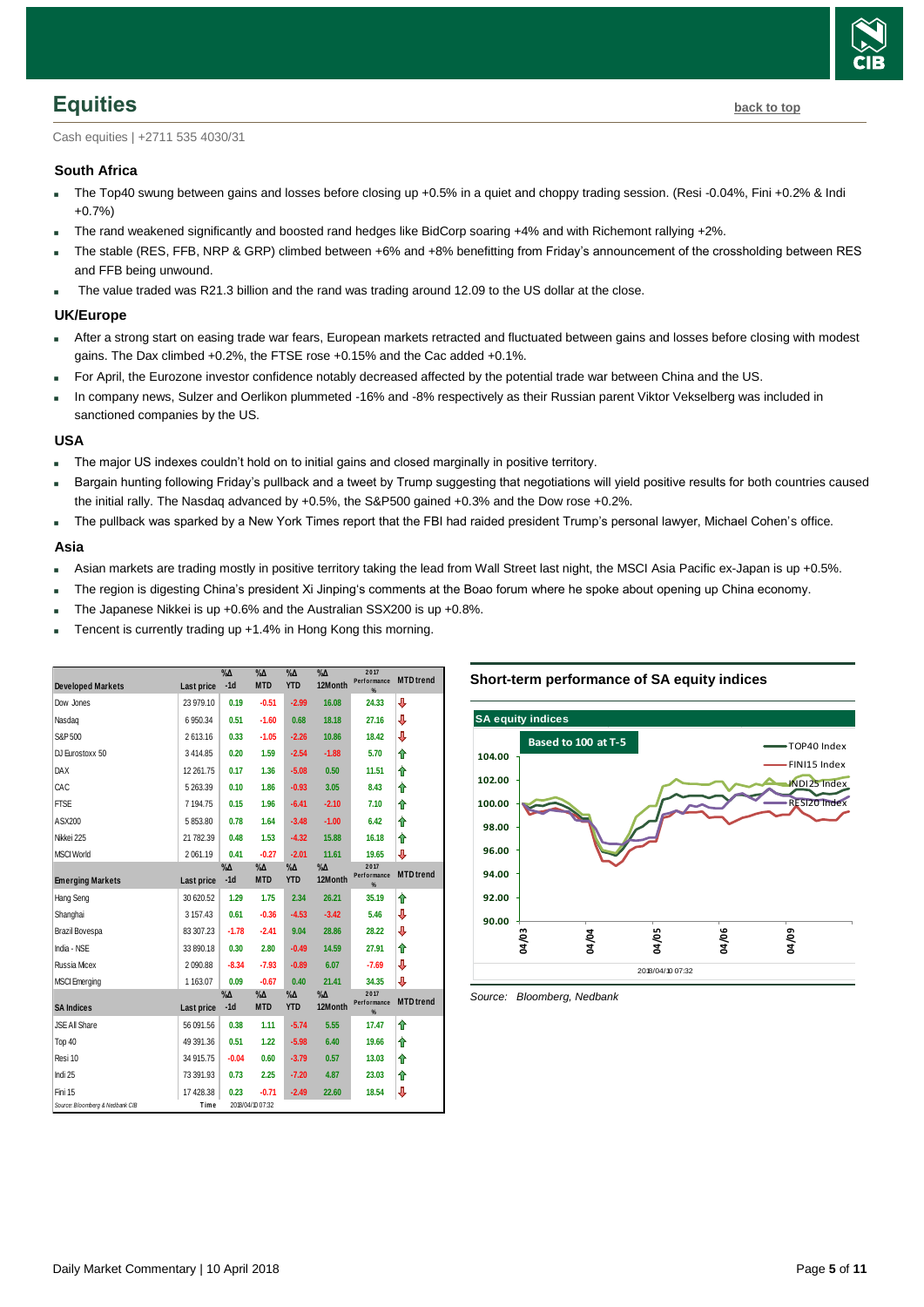# <span id="page-5-0"></span>**Last** day to trade **back to the contract of the contract of the contract of the contract of the contract of the contract of the contract of the contract of the contract of the contract of the contract of the contract of t**

Susan Correia [| Scorreia@Nedbankcapital.co.za](mailto:Scorreia@Nedbankcapital.co.za) | +27 11 295 8227

| Share code    | Share name                     | Dividend / interest rate |
|---------------|--------------------------------|--------------------------|
| 10 April 2018 |                                |                          |
| ABSP          | <b>ABSA Bank Ltd Pref</b>      | dividend $@3558.01$ cps  |
| <b>ADH</b>    | AD <sub>v</sub> TECH Ltd       | dividend $@$ 19cps       |
| ARI           | African Rainbow Min Ltd        | dividend @ 250cps        |
| <b>BGA</b>    | Barclays Africa Group Ltd      | dividend @ 595cps        |
| <b>IWE</b>    | Interwaste Holdings Ltd        | dividend @ 2cps          |
| MFL           | Metrofile Holdings Ltd         | dividend $@$ 13cps       |
| <b>SBK</b>    | <b>Standard Bank Group Ltd</b> | dividend $@$ 510cps      |
| <b>SFN</b>    | Sasfin Holdings Ltd            | dividend $@$ 46.8940cps  |
| <b>SHG</b>    | Sea Harvest Group Ltd          | dividend @ 31cps         |
| TRL           | <b>Trellidor Holdings Ltd</b>  | dividend $@$ 11cps       |

*Source: JSE*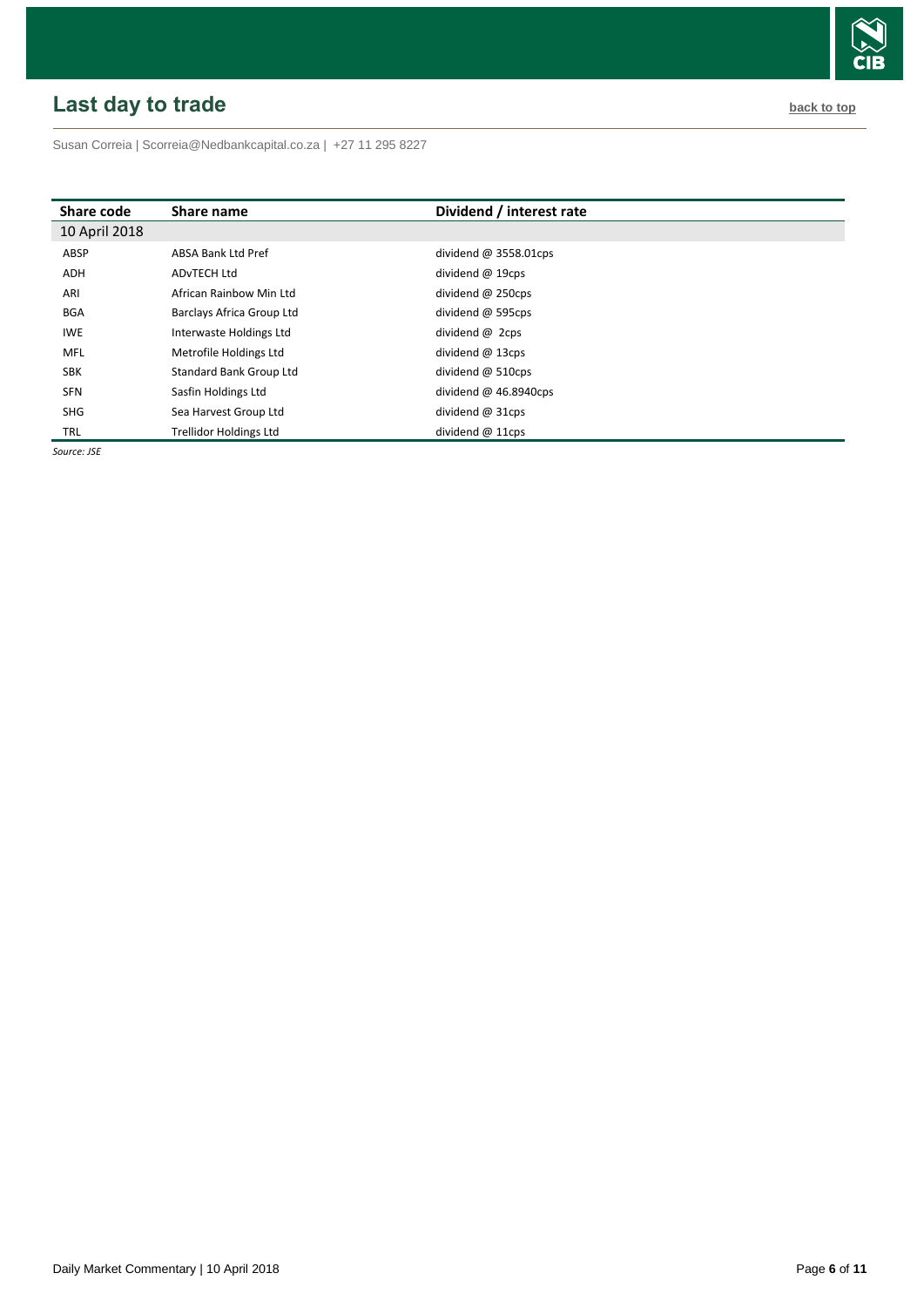# **JSE performance [back to top](#page-0-0) back to top**

|                                         |            | $\% \Delta$ | %Д               | $\% \Delta$ | $\% \Delta$ | 2017<br>Performance | <b>MTD</b> trend |
|-----------------------------------------|------------|-------------|------------------|-------------|-------------|---------------------|------------------|
| <b>Top40 constituents</b>               | Last price | $-1d$       | <b>MTD</b>       | <b>YTD</b>  | 12Month     | %                   |                  |
| AGL: Anglo American Plc                 | 272.06     | $-0.36$     | $-1.53$          | 6.43        | 28.34       | 29.43               | ⇩                |
| ANG: Anglogold Ashanti Ltd              | 112.05     | 0.09        | $-0.42$          | $-12.88$    | $-32.95$    | -14.78              | ⇩                |
| APN: Aspen Pharmacare Holdings Lt       | 264.13     | 0.81        | 1.80             | $-4.82$     | $-6.20$     | -1.62               | ⇑                |
| <b>BGA: Barclays Africa Group Ltd</b>   | 186.00     | -0.43       | $-1.95$          | 2.20        | 32.41       | 7.05                | ⇩                |
| BID: Bid Corp Ltd                       | 282.99     | 4.99        | 9.79             | $-5.98$     | 1.43        | 20.93               | ⇑                |
| BIL: Bhp Billiton Plc                   | 235.30     | 0.17        | $-0.12$          | $-6.09$     | 3.54        | 11.95               | ⇩                |
| BTI: British American Tobacco Plc       | 731.00     | $-0.27$     | 4.95             | $-11.87$    | $-20.67$    | 6.38                | ⇑                |
| BVT: Bidvest Group Ltd                  | 230.00     | 0.05        | 2.63             | 5.46        | 55.41       | 21.18               | ⇑                |
| CFR : Financiere Richemont-Dep Rec      | 110.21     | 2.12        | 3.27             | $-1.38$     | 1.19        | 24.15               | ⇑                |
| CPI: Capitec Bank Holdings Ltd          | 870.00     | 1.75        | $-0.03$          | $-20.76$    | 17.57       | 58.44               | ⇩                |
| DSY: Discovery Ltd                      | 172.62     | 0.88        | 1.24             | $-7.19$     | 34.33       | 61.26               | ⇑                |
| FSR: Firstrand Ltd                      | 65.22      | $-0.78$     | $-2.51$          | $-3.02$     | 46.23       | 25.00               | ⇩                |
| GFI : Gold Fields Ltd                   | 46.95      | $-0.38$     | $-2.15$          | $-13.22$    | $-7.41$     | 23.12               | ⇩                |
| <b>GRT: Grow thpoint Properties Ltd</b> | 28.07      | $-0.95$     | $-1.20$          | 1.48        | 15.04       | 6.59                | ⇩                |
| INL: Investec Ltd                       | 92.20      | $-0.76$     | $-0.09$          | 2.76        | $-1.39$     | $-1.57$             | ⇩                |
| INP: Investec Plc                       | 92.90      | $-0.17$     | 0.54             | 3.50        | $-0.54$     | -1.52               | ⇑                |
| IPL: Imperial Holdings Ltd              | 235.00     | $-0.14$     | 0.75             | $-10.35$    | 50.64       | 41.52               | ⇑                |
| LHC: Life Healthcare Group Holdin       | 27.52      | $-0.04$     | $-0.33$          | $-0.83$     | 8.99        | $-9.23$             | ⇩                |
| MEI: Mediclinic International Plc       | 96.49      | 1.04        | $-3.65$          | $-9.30$     | $-22.79$    | $-18.17$            | ⇩                |
| MND: Mondi Ltd                          | 327.25     | 0.71        | 1.56             | 2.50        | $-2.75$     | 14.66               | ⇑                |
| MNP: Mondi Plc                          | 326.23     | 0.35        | 1.00             | 2.16        | $-3.30$     | 14.14               | ⇑                |
| MRP: Mr Price Group Ltd                 | 276.75     | 0.08        | $-2.89$          | 13.02       | 90.32       | 53.52               | ⇩                |
| MTN: Mtn Group Ltd                      | 117.43     | $-0.65$     | $-1.34$          | $-14.03$    | $-4.10$     | 5.08                | ⇩                |
| NED: Nedbank Group Ltd                  | 283.60     | 0.21        | $-0.68$          | 10.74       | 25.88       | 6.16                | ⇩                |
| NPN: Naspers Ltd-N Shs                  | 3 009.87   | 0.77        | 4.08             | $-12.78$    | 22.81       | 69.72               | ⇑                |
| NRP: Nepi Rockcastle Plc                | 136.41     | 3.35        | 18.62            | $-36.13$    |             |                     | ⇑                |
| OML: Old Mutual Plc                     | 40.13      | 0.22        | $-0.74$          | 5.61        | 22.72       | 9.35                | ⇩                |
| RDF: Redefine Properties Ltd            | 11.72      | $-0.85$     | 1.12             | 9.53        | 10.57       | $-6.96$             | ⇑                |
| REM: Remgro Ltd                         | 223.74     | 0.50        | 0.78             | $-5.19$     | 7.24        | 4.19                | ⇑                |
| RMH : Rmb Holdings Ltd                  | 76.89      | 1.02        | $-0.34$          | $-2.88$     | 39.14       | 18.13               | ⊕                |
| RNI: Reinet Investments Sca             | 243.52     | $-0.40$     | 5.88             | $-11.12$    |             |                     | ⇑                |
| SAP: Sappi Limited                      | 80.68      | $-0.73$     | 5.88             | $-9.85$     | $-18.06$    | 0.56                | ⇑                |
| SBK: Standard Bank Group Ltd            | 214.30     | 0.70        | $-2.00$          | 9.53        | 57.57       | 28.22               | ₽                |
| SHP: Shoprite Holdings Ltd              | 245.86     | 1.18        | $-2.66$          | 11.15       | 30.16       | 27.89               | ⊕                |
| SLM: Sanlam Ltd                         | 80.05      | 0.44        | $-6.15$          | $-7.99$     | 22.93       | 36.30               | ⇩                |
| SOL: Sasol Ltd                          | 424.49     | 0.76        | 5.27             | $-0.86$     | 2.53        | 5.32                | ⇑                |
| SPP: Spar Group Limited/The             | 200.00     | 0.00        | $-1.26$          | $-1.64$     | 17.63       | 2.82                | ₽                |
| TBS: Tiger Brands Ltd                   | 379.04     | $-1.05$     | 1.89             | $-17.60$    | $-1.52$     | 16.65               | ⇮                |
| TFG: The Foschini Group Ltd             | 212.00     | $-1.06$     | $-5.25$          | 7.43        | 49.78       | 24.11               | ⊕                |
| TRU: Truw orths International Ltd       | 101.19     | -2.49       | $-5.90$          | 7.11        | 23.93       | 17.70               | ⇩                |
| VOD: Vodacom Group Ltd                  | 151.10     | 1.17        | $-1.29$          | 3.72        | 2.44        | $-3.27$             | ⊕                |
| WHL: Woolw orths Holdings Ltd           | 61.79      | 0.08        | 2.98             | $-5.39$     | $-9.00$     | -9.09               | ⇑                |
|                                         |            |             |                  |             |             |                     |                  |
| Source: Bloomberg & Nedbank CIB         | Time       |             | 2018/04/10 07:32 |             |             |                     |                  |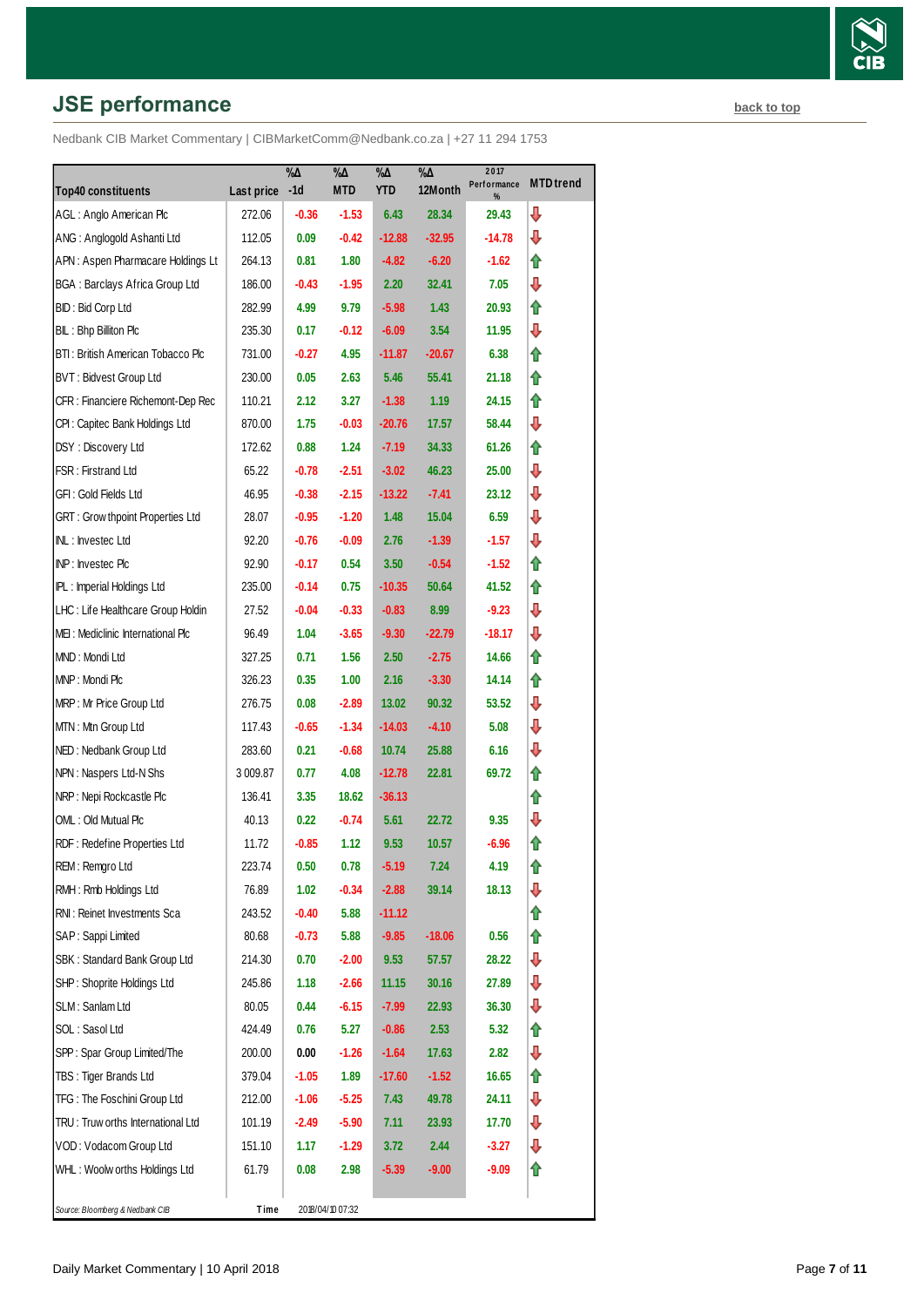

# <span id="page-7-0"></span>**Foreign flows [back to top](#page-0-0)**

Nedbank CIB Market Commentary | CIBMarketComm@Nedbank.co.za | +27 11 294 1753

- Foreign flows saw a net inflow of just over R1 billion last week volumes and liquidity remain thin in a shorter workweek. Inflows were solely driven by the equity market which saw R2.6 billion worth of inflows, while the bond market saw R1.5 billion worth of outflows.
- The YTD inflow is R52.4 billion, driven by both equities and bonds. The sharp increase in capital flows since the start of the year have been driven by improved confidence levels, support for EM assets and risk assets in general, and attractive real yields within EM sand SA in particular. The current cumulative trend in capital flows have risen well above seasonal trends, since at least 2011 in the chart below.
- Concerns are currently driven by the sustainability of the rally, particularly given the uncertainty over a trade war between the US and China and whether this results in a sharp decline in interest for risk assets.

| SA equities and bonds (bn)           | <b>Week to 06 Apr 2018</b> | Month to 06 Apr 2018 | <b>Year to 06 Apr 2018</b> |
|--------------------------------------|----------------------------|----------------------|----------------------------|
| Foreign flow s into SA equity market | R 2.560                    | R 2.560              | R 28.828                   |
| Foreign flow s into SA bond market   | -R 1.512                   | -R 1.512             | R 23.597                   |
| Total foreign flow s                 | R 1.048                    | R 1.048              | R 52.426                   |
| Source: Bloomberg                    | 2018/04/10 07:32           |                      |                            |

#### **Foreign equity flows: 5-day history**



## **Foreign bond flows: 5-day history**



*Source: Bloomberg, Nedbank*



#### **Foreign capital flows exceeds cumulative trend since at least 2011**

*Source: Bloomberg, Nedbank*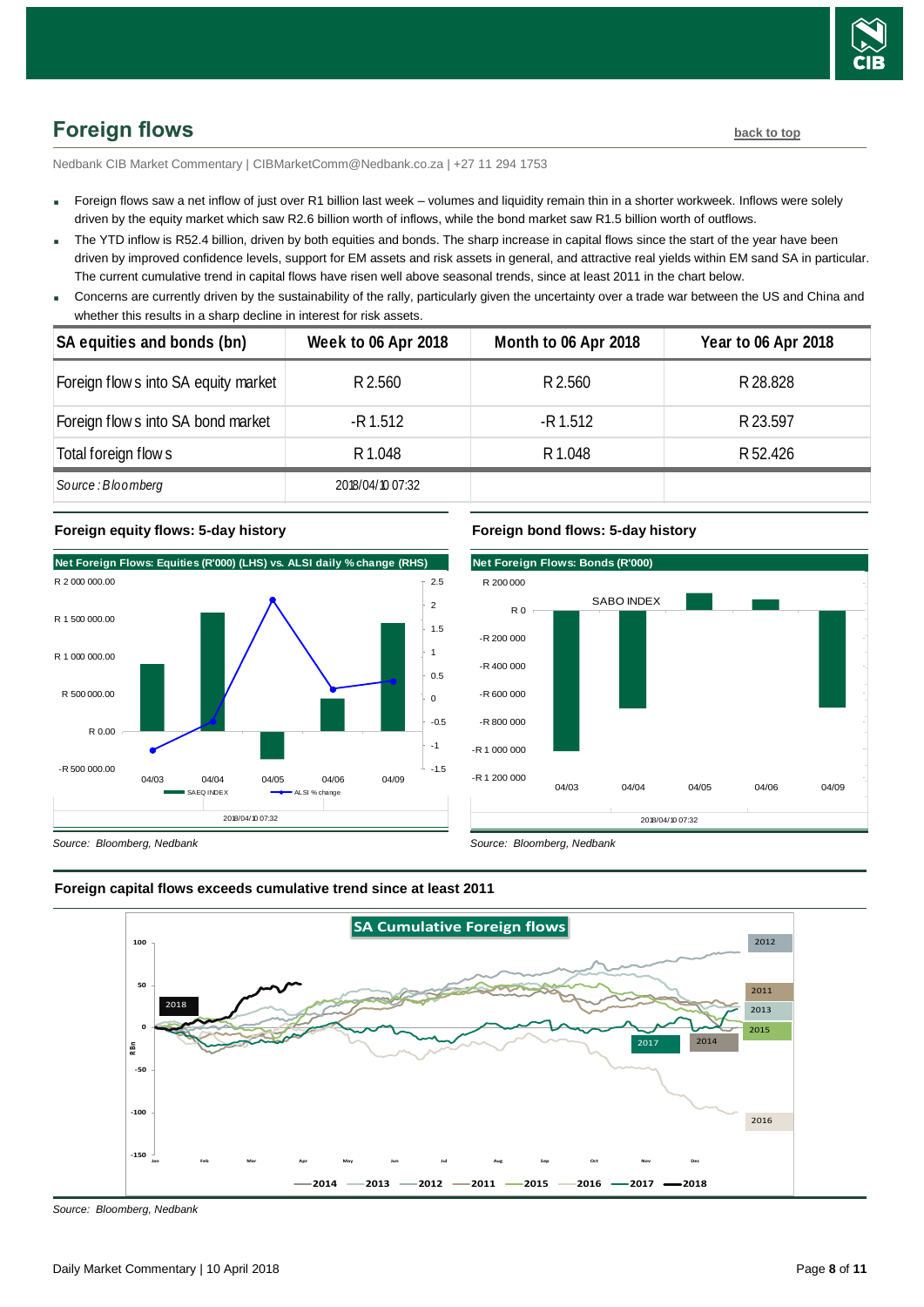

# <span id="page-8-0"></span>**Economic calendar [back to top](#page-0-0)**

Nedbank CIB Market Commentary | CIBMarketComm@Nedbank.co.za | +27 11 294 1753

|                   | <b>Country Event</b> |                                  | Period           | Survey           | Actual                   | Prior            | Revised          |
|-------------------|----------------------|----------------------------------|------------------|------------------|--------------------------|------------------|------------------|
| 09-April          |                      |                                  |                  |                  |                          |                  |                  |
| 01:50 AM          | <b>JN</b>            | BoP Current Account Adjusted     | <b>FEB</b>       | JPY 1390b        | JPY 1024b                | JPY 2023b        | JPY 2023b        |
| 01:50 AM          | ${\sf JN}$           | <b>Trade Balance BoP Basis</b>   | <b>FEB</b>       | JPY 250b         | <b>JPY 189b</b>          | JPY -667b        | JPY -667b        |
| 08:00 AM          | GE                   | <b>Current Account Balance</b>   | FEB              | <b>EUR 22.9b</b> | <b>EUR 20.7b</b>         | <b>EUR 22.0b</b> | <b>EUR 20.3b</b> |
| 08:00 AM          | GE                   | Exports SA MoM                   | <b>FEB</b>       | 0.40%            | $-3.20%$                 | $-0.50%$         |                  |
| 08:00 AM          | GE                   | Imports SA MoM                   | <b>FEB</b>       | 0.50%            | $-1.30%$                 | $-0.50%$         |                  |
| 08:00 AM          | <b>GE</b>            | <b>Trade Balance</b>             | <b>FEB</b>       | <b>EUR 20.1b</b> | <b>EUR 18.4b</b>         | <b>EUR 17.4b</b> | <b>EUR 17.3b</b> |
| 08:00 AM          | <b>SA</b>            | <b>Gross Reserves</b>            | <b>MAR</b>       | <b>USD 50.0b</b> | <b>USD 50.0b</b>         | <b>USD 50.1b</b> |                  |
| 08:00 AM          | <b>SA</b>            | <b>Net Reserves</b>              | <b>MAR</b>       | <b>USD 43.4b</b> | <b>USD 43.4b</b>         | <b>USD 43.3b</b> |                  |
| 10:30 AM          | EC                   | Sentix Investor Confidence       | <b>APR</b>       | 20.8             | 19.6                     | 24.0             |                  |
| 10-April          |                      |                                  |                  |                  |                          |                  |                  |
| 01:00 PM          | <b>SA</b>            | Manufacturing Prod NSA YoY       | <b>FEB</b>       | 2.70%            | Ξ                        | 2.50%            |                  |
| 02:30 PM          | US                   | PPI Final Demand YoY             | <b>MAR</b>       | 2.90%            | $\overline{\phantom{a}}$ | 2.80%            |                  |
| 04:00 PM          | US                   | Wholesale Inventories MoM        | FEB <sub>F</sub> | 0.75%            | $\blacksquare$           | 1.10%            |                  |
| 04:00 PM          | <b>US</b>            | Wholesale Trade Sales MoM        | <b>FEB</b>       | 0.10%            | ÷,                       | $-1.10%$         |                  |
| 11-April          |                      |                                  |                  |                  |                          |                  |                  |
| 01:50 AM          | ${\sf JN}$           | PPI YoY                          |                  | 2.00%            | $\blacksquare$           | 2.50%            |                  |
| 01:50 AM          | JN                   | Machine Orders YoY               | <b>FEB</b>       | 0.00%            |                          | 2.90%            |                  |
| 03:30 AM          | CH                   | CPI YoY                          | <b>MAR</b>       | 2.60%            | ÷,                       | 2.90%            |                  |
| 03:30 AM          | <b>CH</b>            | PPI YoY                          | <b>MAR</b>       | 3.30%            | $\overline{a}$           | 3.70%            |                  |
| 10:30 AM          | UK                   | <b>Industrial Production YoY</b> | <b>FEB</b>       | 2.90%            |                          | 1.60%            |                  |
| 10:30 AM          | UK                   | Manufacturing Production YoY     | FEB              | 3.28%            | ÷,                       | 2.70%            |                  |
| 10:30 AM          | UK                   | <b>Trade Balance</b>             | <b>FEB</b>       | GBP-2600m        |                          | - GBP-3074m      |                  |
| 01:00 PM          | UK                   | NIESR GDP Estimate               | <b>MAR</b>       | 0.30%            | ÷,                       | 0.30%            |                  |
| 02:30 PM          | <b>US</b>            | CPI YoY                          | <b>MAR</b>       | 2.40%            | $\blacksquare$           | 2.20%            |                  |
| 02:30 PM          | US                   | Real Avg Weekly Earnings YoY     | <b>MAR</b>       |                  |                          | 0.60%            |                  |
| 02:30 PM          | <b>US</b>            | Real Avg Hourly Earning YoY      | <b>MAR</b>       |                  | $\blacksquare$           | 0.30%            |                  |
| 08:00 PM          | US                   | Monthly Budget Statement         | MAR              | USD-186.0b       |                          | <b>USD 49.2b</b> |                  |
| 08:00 PM          | <b>US</b>            | <b>FOMC Meeting Minutes</b>      | <b>MAR21</b>     |                  |                          | 0                |                  |
| Source: Bloomberg |                      | 2018/04/10 07:32                 |                  |                  |                          |                  |                  |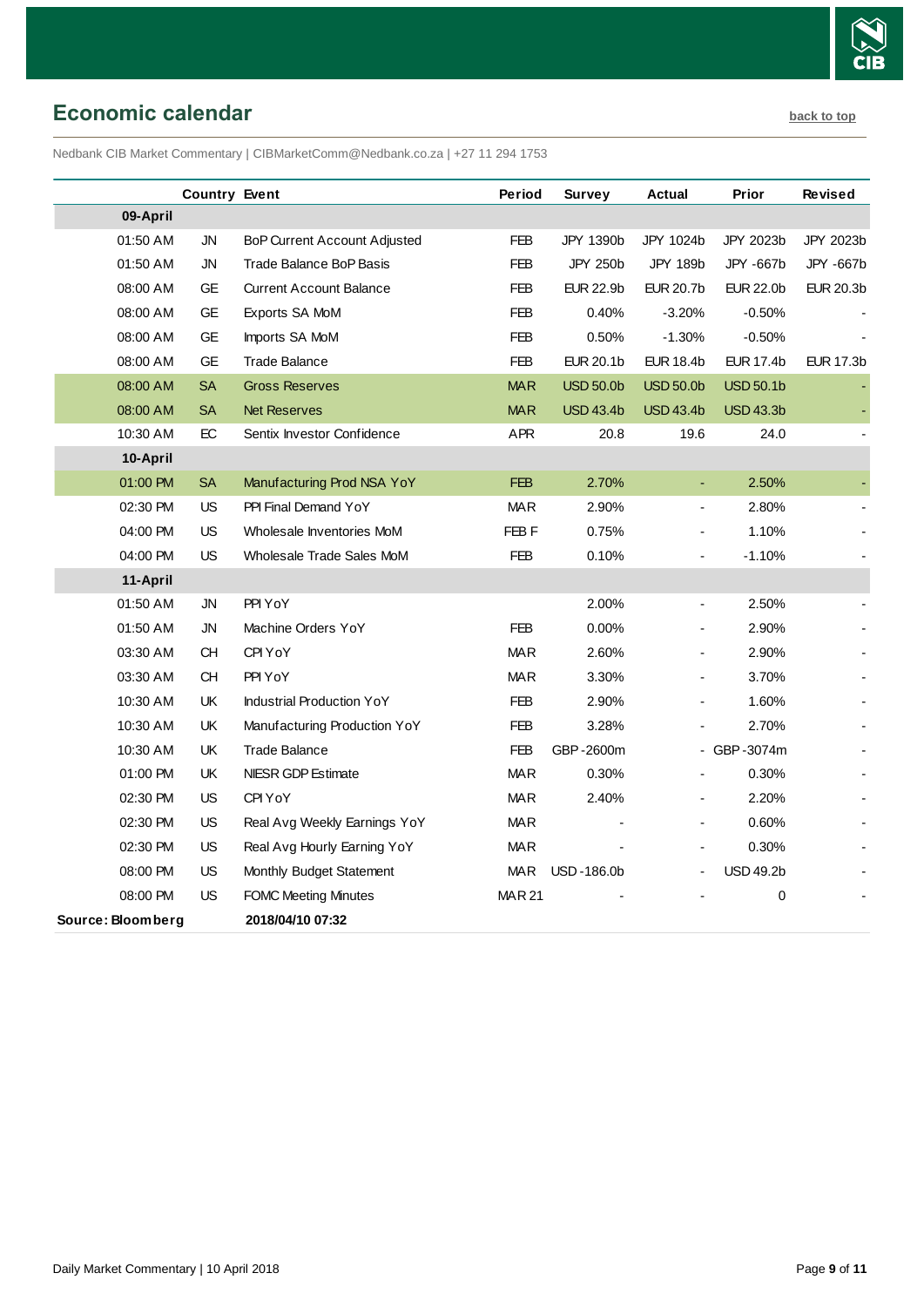

## <span id="page-9-0"></span>**Contacts**

**Treasury: Economic Analyst Reezwana Sumad** (011) 294 1753

**ALM Portfolio Management** (011) 535 4042

**Equities Sales and Distribution** (011) 535 4030/31

**Forex Institutional Sales Desk** (011) 535 4005

**Interest Rate Swaps & FRA's Trading** (011) 535 4004

**Money Market Institutional Sales Desk** (011) 535 4008

**Bond Trading** (011) 535 4021

**Forex Business Banking Sales Desk** (011) 535 4003

**Forex Retail Sales Desk** (011) 535 4020

**Money Market Business Banking Sales Desk** (011) 535 4006

**Non Soft & Soft Commodities Trading** (011) 535 4038

**Credit Derivatives**  (011) 535 4047

**Forex Corporate Sales Desk** JHB (011) 535 4002; DBN (031) 327 3000; CTN (021) 413 9300

**Inflation Trading** (011) 535 4026

**Money Market Corporate Sales Desk** JHB (011) 535 4007; DBN (031) 327 3000; CTN (021) 413 9300

**Preference shares desk** (011) 535 4072